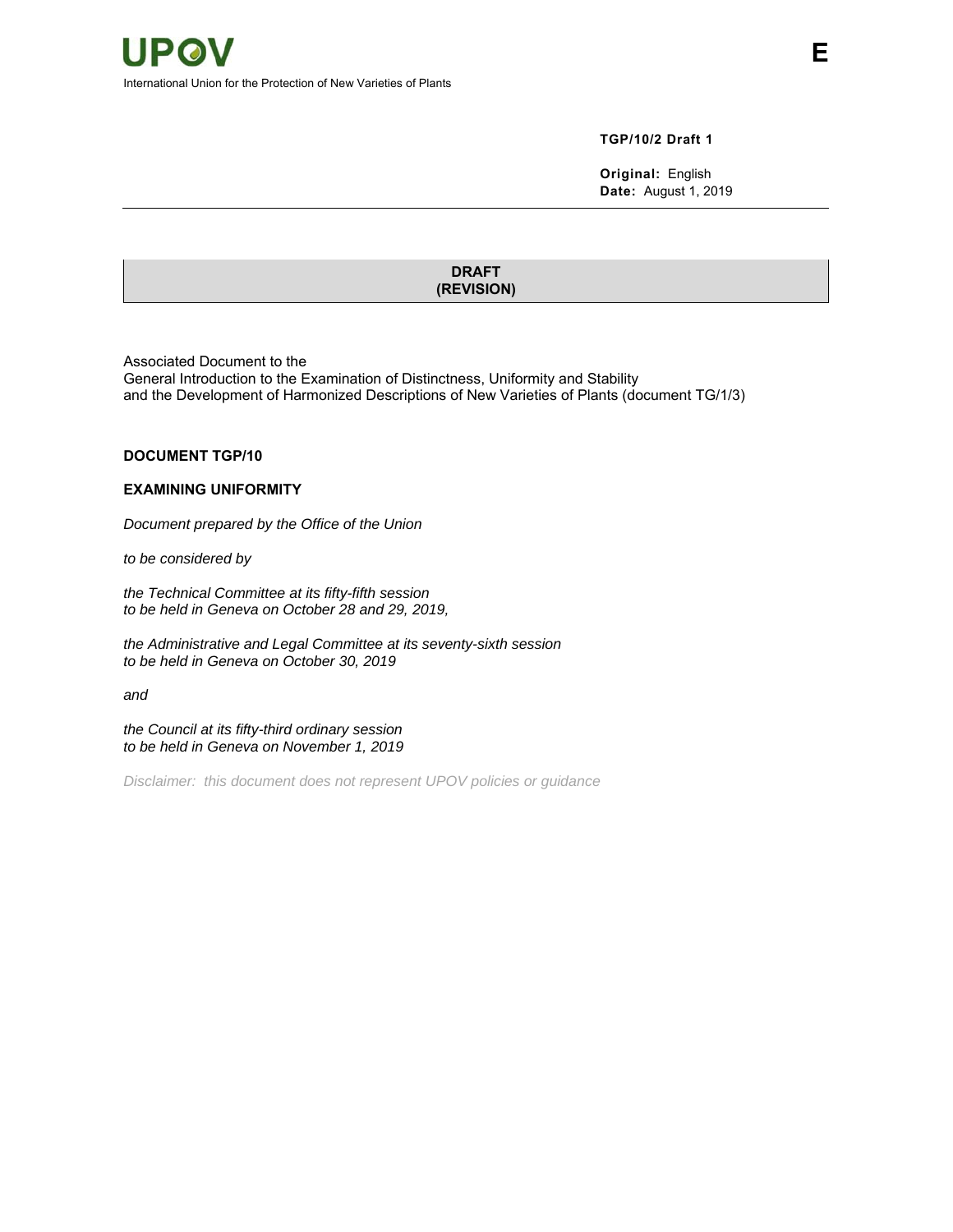# TGP/10/2 Draft 1 page 2

| <b>TABLE OF CONTENTS</b><br><b>PAGE</b> |                |                                                                                                |  |  |  |  |
|-----------------------------------------|----------------|------------------------------------------------------------------------------------------------|--|--|--|--|
| <b>SECTION 1:</b>                       |                |                                                                                                |  |  |  |  |
| <b>SECTION 2:</b>                       |                | <b>VARIATION IN THE EXPRESSION OF CHARACTERISTICS WITHIN VARIETIES  4</b>                      |  |  |  |  |
| 2.1                                     |                |                                                                                                |  |  |  |  |
| 2.2                                     |                |                                                                                                |  |  |  |  |
| 2.3                                     |                |                                                                                                |  |  |  |  |
| 2.4                                     |                |                                                                                                |  |  |  |  |
| 2.5                                     |                |                                                                                                |  |  |  |  |
| <b>SECTION 3:</b>                       |                |                                                                                                |  |  |  |  |
| 3.1                                     |                |                                                                                                |  |  |  |  |
| 3.2                                     |                |                                                                                                |  |  |  |  |
| <b>SECTION 4:</b>                       |                |                                                                                                |  |  |  |  |
| 4.1                                     |                |                                                                                                |  |  |  |  |
| 4.2                                     |                |                                                                                                |  |  |  |  |
|                                         | 4.2.1          |                                                                                                |  |  |  |  |
|                                         | 4.2.2          |                                                                                                |  |  |  |  |
|                                         | 4.2.3          |                                                                                                |  |  |  |  |
| 4.3                                     |                |                                                                                                |  |  |  |  |
| 44                                      |                |                                                                                                |  |  |  |  |
|                                         | 4.4.1          |                                                                                                |  |  |  |  |
|                                         | 4.4.2          |                                                                                                |  |  |  |  |
| 4.5                                     |                |                                                                                                |  |  |  |  |
| 4.6                                     |                |                                                                                                |  |  |  |  |
|                                         | 4.6.3          |                                                                                                |  |  |  |  |
|                                         | 4.6.4          | Approach 2: Combining the results of two growing cycles in the case of inconsistent results 10 |  |  |  |  |
|                                         | 4.6.5          |                                                                                                |  |  |  |  |
| 4.7                                     |                | ASSESSING UNIFORMITY BY OFF-TYPES ON THE BASIS OF SUB-SAMPLES WITHIN A SINGLE TEST/TRIAL  11   |  |  |  |  |
|                                         | 4.7.1          |                                                                                                |  |  |  |  |
| 4.8                                     |                |                                                                                                |  |  |  |  |
|                                         | 4.8.1          |                                                                                                |  |  |  |  |
|                                         | 4.8.2<br>4.8.3 |                                                                                                |  |  |  |  |
| <b>SECTION 5:</b>                       |                |                                                                                                |  |  |  |  |
|                                         |                |                                                                                                |  |  |  |  |
| 5.1                                     |                |                                                                                                |  |  |  |  |
| 5.2                                     |                |                                                                                                |  |  |  |  |
| 5.3                                     |                |                                                                                                |  |  |  |  |
| <b>SECTION 6:</b>                       |                |                                                                                                |  |  |  |  |
| 6.1                                     |                |                                                                                                |  |  |  |  |
| 6.2                                     |                |                                                                                                |  |  |  |  |
| 6.3                                     |                |                                                                                                |  |  |  |  |
| 6.4                                     |                |                                                                                                |  |  |  |  |
|                                         |                |                                                                                                |  |  |  |  |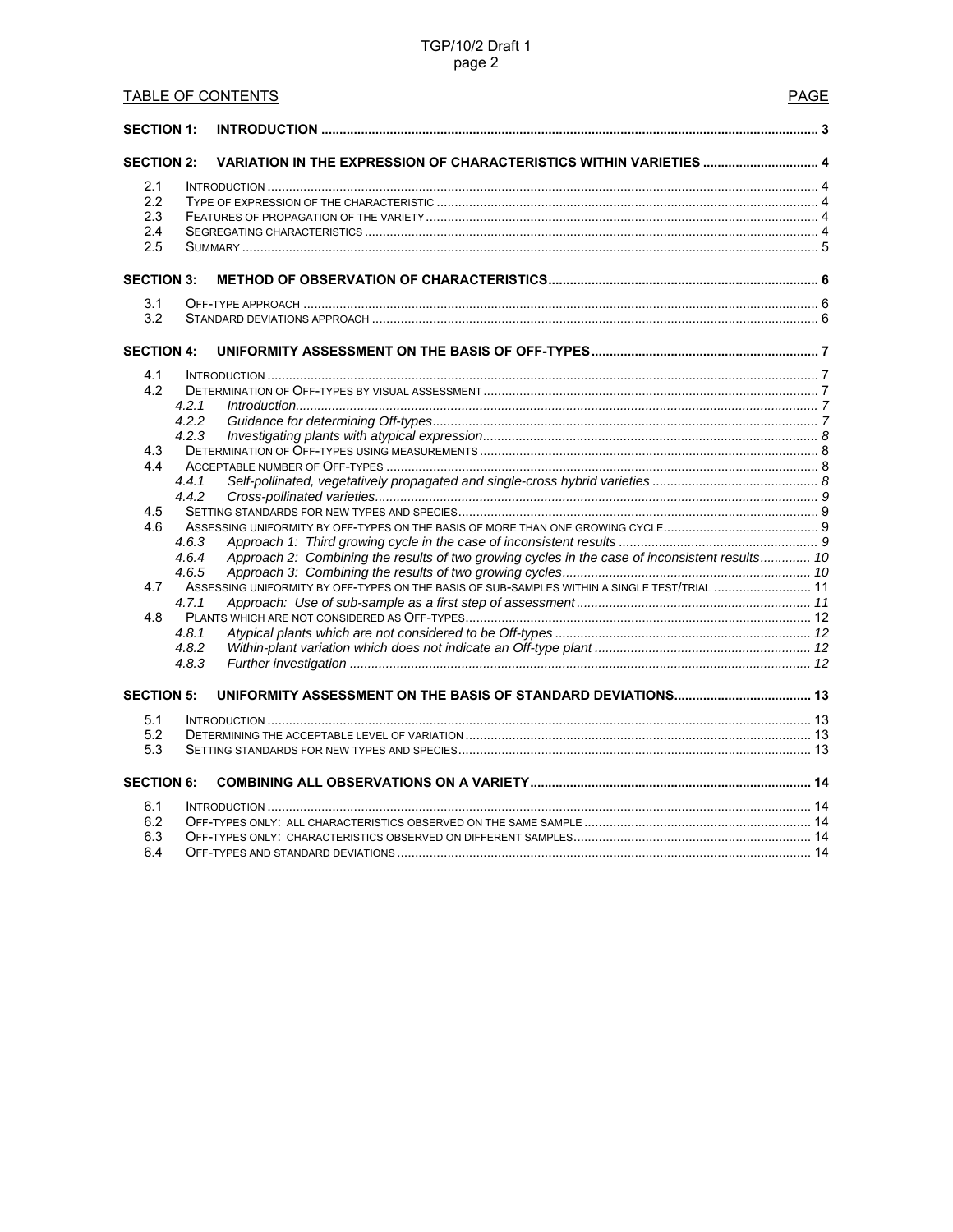## **SECTION 1: INTRODUCTION**

1.1 According to Article 6(1)(c) of the 1961/1972 and 1978 Acts of the UPOV Convention, a variety is deemed uniform if it is "sufficiently homogeneous, having regard to the particular features of its sexual reproduction or vegetative propagation." Article 8 of the 1991 Act deems that a variety is uniform if, "subject to the variation that may be expected from the particular features of its propagation, it is sufficiently uniform in its relevant characteristics".

1.2 The "General Introduction to the Examination of Distinctness, Uniformity and Stability and the Development of Harmonized Descriptions of New Varieties of Plants" (document TG/1/3), hereinafter referred to as the "General Introduction", Chapter 6.2, clarifies that "Relevant characteristics of a variety include at least all characteristics used for the examination of DUS or included in the variety description established at the date of grant of protection of that variety. Therefore, any obvious characteristic may be considered relevant, irrespective of whether it appears in the Test Guidelines or not". Hence, it is a matter for the authority to decide, in addition to those characteristics included in the UPOV Test Guidelines or national guidelines, which other characteristics it may include in its consideration of distinctness, which must also be considered for uniformity and stability.

1.3 This document explains how the variation in the expression of relevant characteristics within varieties is used as the basis for the assessment of uniformity, and provides an overview of the two main approaches to the assessment of uniformity; namely off-types and standard deviations. Details on some of the techniques used in those approaches are provided in TGP/8 "Trial Design and Techniques Used in the Examination of Distinctness, Uniformity and Stability" (document TGP/8) and cross references are made in the appropriate sections of this document.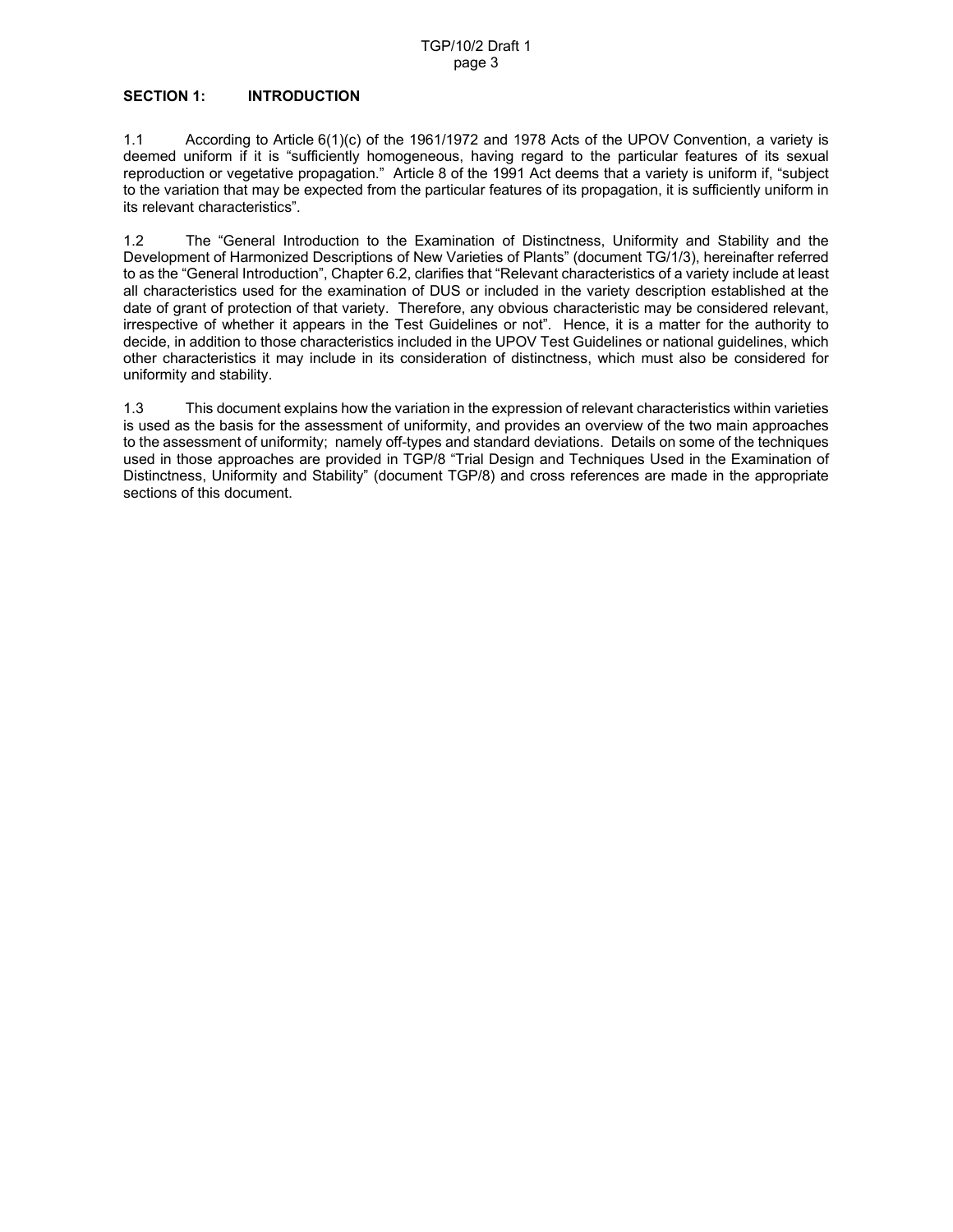# **SECTION 2: VARIATION IN THE EXPRESSION OF CHARACTERISTICS WITHIN VARIETIES**

# **2.1 Introduction**

The variation in the expression of relevant characteristics within varieties is the basis for the assessment of uniformity. This variation has both genetic components and environmental components (e.g. temperature, light, soil etc.). The level of variation due to the environment depends on the interaction between individual plants and the environment and is influenced by the type of expression of the characteristic. The genetic component is mainly influenced by the features of propagation.

# **2.2 Type of expression of the characteristic**

For quantitative and pseudo-qualitative characteristics, the level of variation due to the environment can differ from species to species and from characteristic to characteristic. As a general rule, the states of expression of qualitative characteristics are not influenced by the environment.

# **2.3 Features of propagation of the variety**

2.3.1 With regard to genetic variation and the particular features of propagation of a variety:

(a) within vegetatively propagated and truly self-pollinated varieties, a low level of genetic variation is expected. Variation in the expression of characteristics within such varieties should result, predominantly, from environmental influences;

(b) within mainly self-pollinated varieties, a low level of genetic variation caused by some cross pollination is accepted, but variation in the expression of characteristics within such varieties should result, predominantly, from environmental influences. More variation may be tolerated within mainly self-pollinated varieties than for vegetatively propagated and truly self-pollinated varieties;

(c) within cross-pollinated varieties (including synthetic varieties), a higher genetic variation is expected than for vegetatively propagated and self-pollinated varieties. Variation in the expression of characteristics within such varieties results from both genetic and environmental components. The overall level of variation is, therefore, generally higher within cross-pollinated and synthetic varieties than for selfpollinated and vegetatively propagated varieties;

(d) genetic variation within hybrid varieties depends on the type of hybrid (single- or multiplecross), the level of genetic variation in the parental lines (inbred lines or others) and the system for hybrid seed production (mechanical emasculation, system of male sterility etc.). The tolerance limits for uniformity of hybrid varieties are set according to the specific situation resulting from genetic and environmental influences on the variation in the expression of characteristics.

2.3.2 As noted in Section 1, the UPOV Convention requires consideration of the uniformity of a variety on the basis of "… the variation that may be expected from the particular features of its propagation, …". Thus, the General Introduction, Chapter 6.4, explains "Where all the plants of a variety are very similar, and in particular for vegetatively propagated and self-pollinated varieties, it is possible to assess uniformity by the number of obviously different plants – "off-types" – that occur. However, where the level<sup>1</sup> of variation within a variety is greater, because of the features of its propagation, and in particular for cross-pollinated, including synthetic, varieties, the plants are not all very similar and it is not possible to visualize which plants should be considered as atypical or "off-types." In this case the uniformity can be assessed by considering the level<sup>1</sup> of variation, observed across all the individual plants, to determine whether it is similar to comparable varieties".

2.3.3 The assessment of uniformity by the off-type approach and by consideration of the level<sup>1</sup> of variation ("standard deviations approach") is set out in Sections 4 and 5, respectively.

# **2.4 Segregating characteristics**

 $\overline{a}$ 

2.4.1 The General Introduction, Chapter 6.4.3.4.1, explains that "For other than single-cross hybrids (e.g. three-way crosses or double crosses), a segregation of certain characteristics is acceptable if it is compatible with the method of propagation of the variety. Therefore, if the heredity of a clear-cut segregating characteristic

<sup>1</sup> The term "level of variation" is considered to be more appropriate than the term "range of variation", which has been used in the General Introduction (see, for example, Chapter 6.4).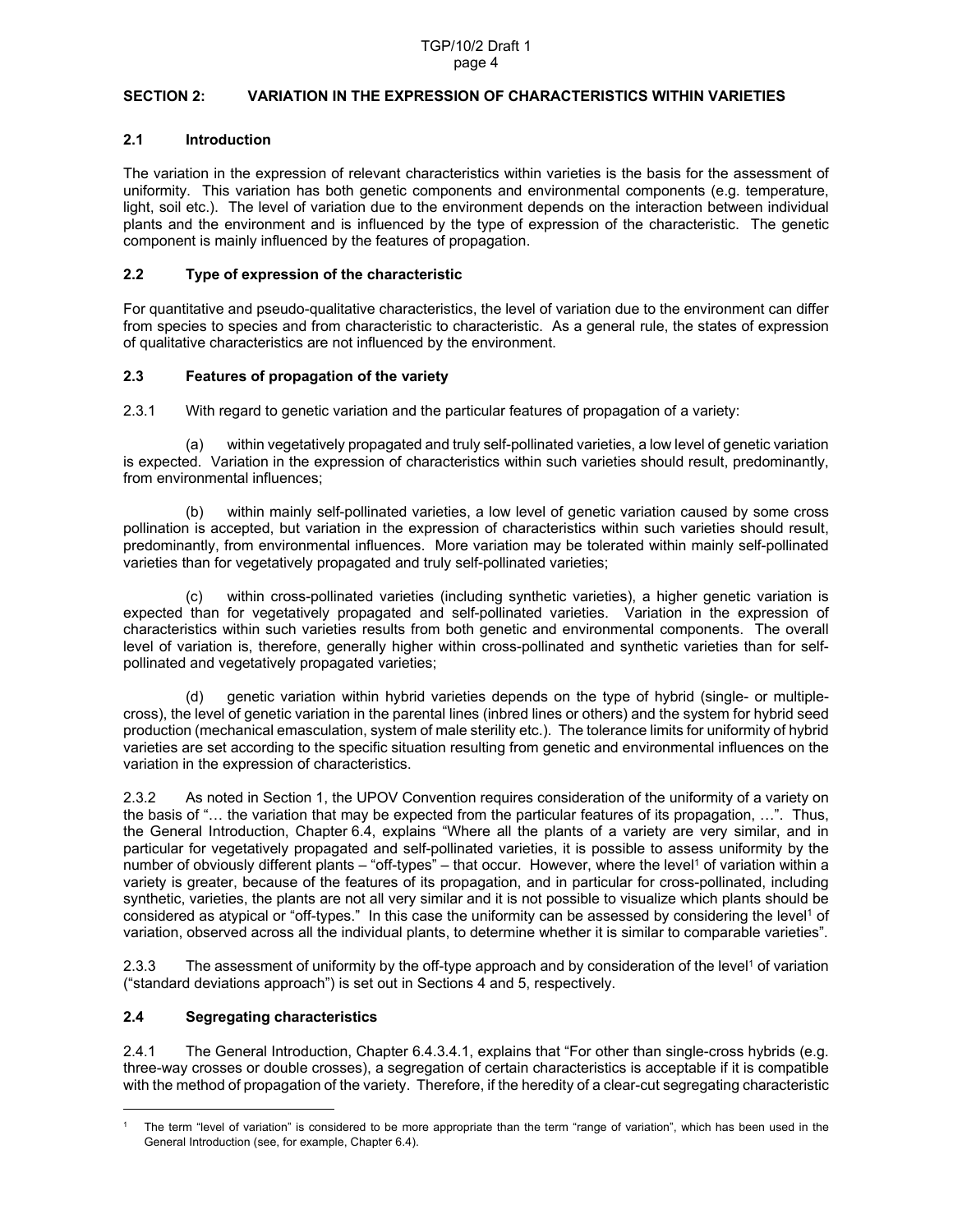is known, it is required to behave in the predicted manner. If the heredity of the characteristic is not known, it is treated in the same way as other characteristics in cross-pollinated varieties, i.e. relative tolerance limits, for the level<sup>1</sup> of variation, are set by comparison with comparable varieties, or types, already known [...]".

2.4.2 In addition to the examples provided in the General Introduction for "other than single-cross hybrids" (three-way cross and double cross hybrids), in some cases, a segregation of certain characteristics is acceptable for synthetic varieties and for male sterile varieties maintained by near-isogenic maintainer lines (e.g. segregation of characteristics linked to male sterility), if it is compatible with the method of propagation of the variety.

2.4.3 Thus, for hybrids other than single-cross hybrids, for synthetic varieties and, in some cases, for varieties maintained by near-isogenic maintainer lines, a segregation for certain characteristics, in particular for qualitative characteristics, is acceptable if it is compatible with the expression of the parental lines and the method of propagating the variety. If the inheritance of a segregating characteristic is known, the variety is considered to be uniform if the characteristic behaves in the predicted manner. This can be determined by using a statistical method, such as one based on the  $x^2$  test (see document TGP/8).

2.4.4 If the inheritance of a clear-cut segregating characteristic is not known, the observed segregation ratio should be described.

2.4.5 In quantitative characteristics, segregation in multiple-cross hybrids and synthetic varieties may result in a continuous variation. In such cases, uniformity is assessed as in cross-pollinated varieties, on the basis of standard deviations.

# **2.5 Summary**

2.5.1 The type of variation in the expression of a characteristic within a variety determines how that characteristic is used to determine uniformity in the crop. In cases where it is possible to "visualize" off-types, the off-type approach is recommended for the assessment of uniformity. In other cases, the standard deviations approach is used. Thus, the uniformity of a variety may be determined by off-types alone, by standard deviations alone, or by off-types for some characteristics and by standard deviations for other characteristics. Those situations are considered further in Section 6.

2.5.2 The following table summarizes the common approaches for the assessment of uniformity, taking into account the method of propagation, type of expression of the characteristic and the method of observation. The most common approaches are listed first.

|                                               | Type of expression of characteristic |                            |                                                                                  |  |
|-----------------------------------------------|--------------------------------------|----------------------------|----------------------------------------------------------------------------------|--|
| Method of propagation of<br>the variety       | Qualitative<br>(QL)                  | Pseudo-Qualitative<br>(PQ) | Quantitative<br>(QN)                                                             |  |
| Vegetatively propagated                       | Off-types                            | Off-types                  | Off-types<br>(visual observation)<br><b>Standard Deviations</b><br>(measurement) |  |
| Self-pollinated                               | Off-types                            | Off-types                  | Off-types<br>(visual observation)<br><b>Standard Deviations</b><br>(measurement) |  |
| Cross-pollinated                              | Off-types                            | Off-types                  | <b>Standard Deviations</b>                                                       |  |
| Single-cross hybrid<br>(in-bred parent lines) | Off-types                            | Off-types                  | Off-types<br>(visual observation)<br><b>Standard Deviations</b><br>(measurement) |  |
| Other hybrids                                 | $^\star$                             | $^\star$                   |                                                                                  |  |

\* To be considered according to the type of hybrid.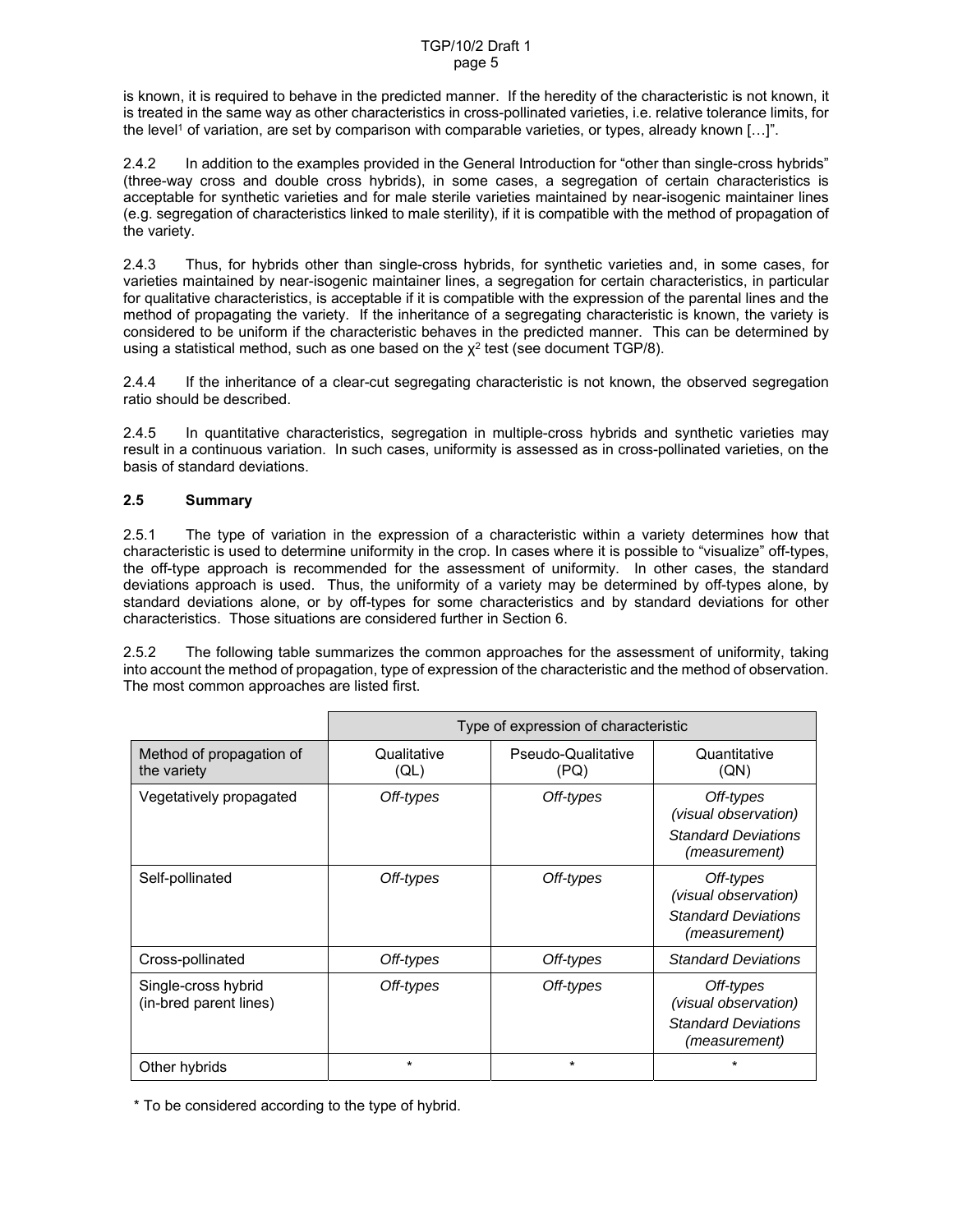#### **SECTION 3: METHOD OF OBSERVATION OF CHARACTERISTICS**

# **3.1 Off-type approach**

As with the observation of characteristics for distinctness (see document TGP/9 "Examining Distinctness", Section 4.2), qualitative and pseudo-qualitative characteristics are, in general, observed visually and off-types are determined by visual assessment. For vegetatively propagated and self-pollinated varieties there is very little variation within varieties and, as with the observation of characteristics for distinctness for such varieties, quantitative characteristics are commonly observed visually, with off-types being determined by visual assessment. In some cases, measurements may be taken from individual plants in order to assess off-types for quantitative characteristics. The use of visual observation and measurements for determining off-types is considered in Section 4.

# **3.2 Standard deviations approach**

3.2.1 As with the observation of characteristics for distinctness (see document TGP/9, Section 4.2), qualitative and pseudo-qualitative characteristics are, in general, observed visually.

3.2.2 In the case of the standard deviations approach, the choice of visual observation or measurements for quantitative characteristics, may take into account the following factors:

(a) visual observations are generally quicker and cheaper than measurements but, because they are based on the expert's judgement, they have a particularly important requirement for training and experience to ensure that observations by a DUS examiner for a characteristic are consistent and that repeatability between observers can be achieved; visual observations are appropriate if the resultant data fulfill the conditions for calculation of the mean and standard deviation;

(b) measurements may be required in order to provide the appropriate precision for the assessment of variation.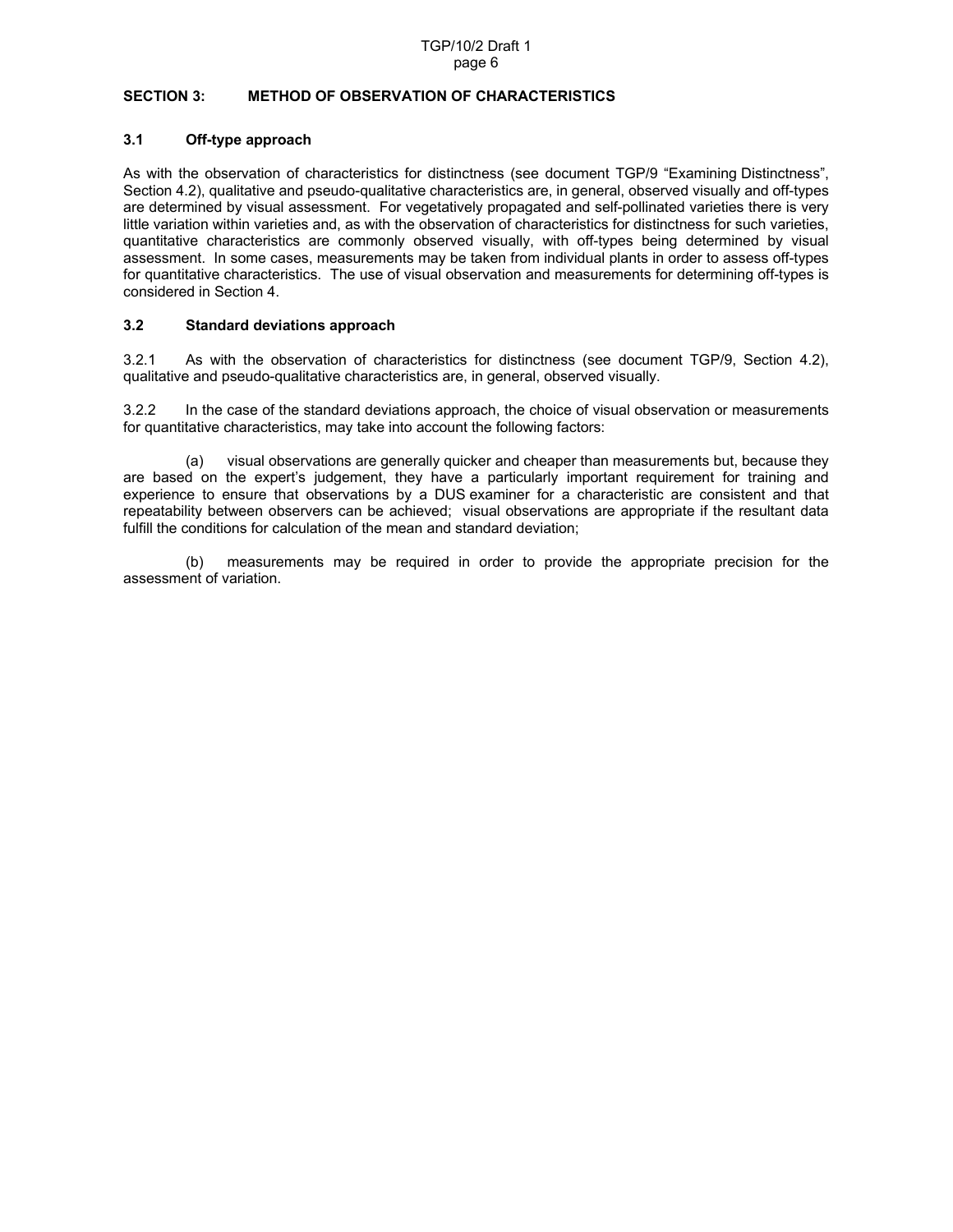#### **SECTION 4: UNIFORMITY ASSESSMENT ON THE BASIS OF OFF-TYPES**

#### **4.1 Introduction**

The General Introduction, Chapter 6.4, states that "Where all the plants of a variety are very similar, and in particular for vegetatively propagated and self-pollinated varieties, it is possible to assess uniformity by the number of obviously different plants – "off-types" – that occur". This section considers the use of the off-type approach. In general, off-types are observed visually, although this section also considers the reference in the General Introduction to the possibility of off-types being determined on the basis of measurements.

#### **4.2 Determination of Off-types by visual assessment**

## 4.2.1 Introduction

The General Introduction states the following with respect to the observation of characteristics for uniformity using the off-type procedure:

#### *"6.4.1.1 Determination of Off-Types by Visual Assessment*

 A plant is to be considered an off-type if it can be clearly distinguished from the variety in the expression of any characteristic of the whole or part of the plant that is used in the testing of distinctness, taking into consideration the particular features of its propagation. This definition makes it clear that, in the assessment of uniformity, the standard for distinctness between off-types and a candidate variety is the same as for distinctness between a candidate variety and other varieties (see [General Introduction] Chapter 5, section 5.5.2)."

Thus, the following aspects are relevant for determining off-types:

(a) the standard for distinctness between a candidate variety and any other variety, taking into consideration the particular features of its propagation; and

(b) the expression of any characteristic of the whole or part of the plant used in the testing of distinctness.

# 4.2.2 Guidance for determining Off-types

4.2.2.1 The same principles used for the determination of distinctness between varieties should be applied to the determination of individual off-type plants within a variety for the assessment of uniformity. Thus, in order to identify any plant as an off-type plant, that plant should be clearly distinguishable from the plants which form the variety, taking into consideration the particular features of its propagation.

4.2.2.2 The guidance in this document is intended to identify factors to be taken into account for the determination of off-types in order that there can be a harmonized approach. This guidance demonstrates the need for the DUS examiner to have a good level of experience within the genus or species concerned, or within a similar genus or species.

4.2.2.3 In cases where it is evident that the atypical expression of a plant has a genetic basis and where the plant is clearly distinguishable from the plants which form the variety, taking into consideration the particular features of its propagation, it can be considered to be an off-type.

4.2.2.4 A difference in the expression of a characteristic may occur on one part of the plant, but not consistently throughout the plant. The genetic causes of such atypical expression include mutations, chimeras and transposons. It may be observed that one part of the plant might be atypical: for example, a single green shoot where all the other shoots are red, a single green shoot in a variegated variety, a part of the plant with spotting or flecking. The DUS examiner must decide in such cases whether, for example, a plant with one green shoot is an off-type. In that respect, atypical expression in a relevant characteristic caused by genetic factors, such as mutation, on any part of the plant are very likely to lead to the whole plant being considered an off-type. However, in some cases, the presence or absence alone of atypical expression for a characteristic may not be sufficient and the frequency and proportion of the atypical expression may also need to be considered (e.g. a single fruit with atypical expression in a relevant characteristic caused by genetic factors in a tree, may not result in an off-type plant).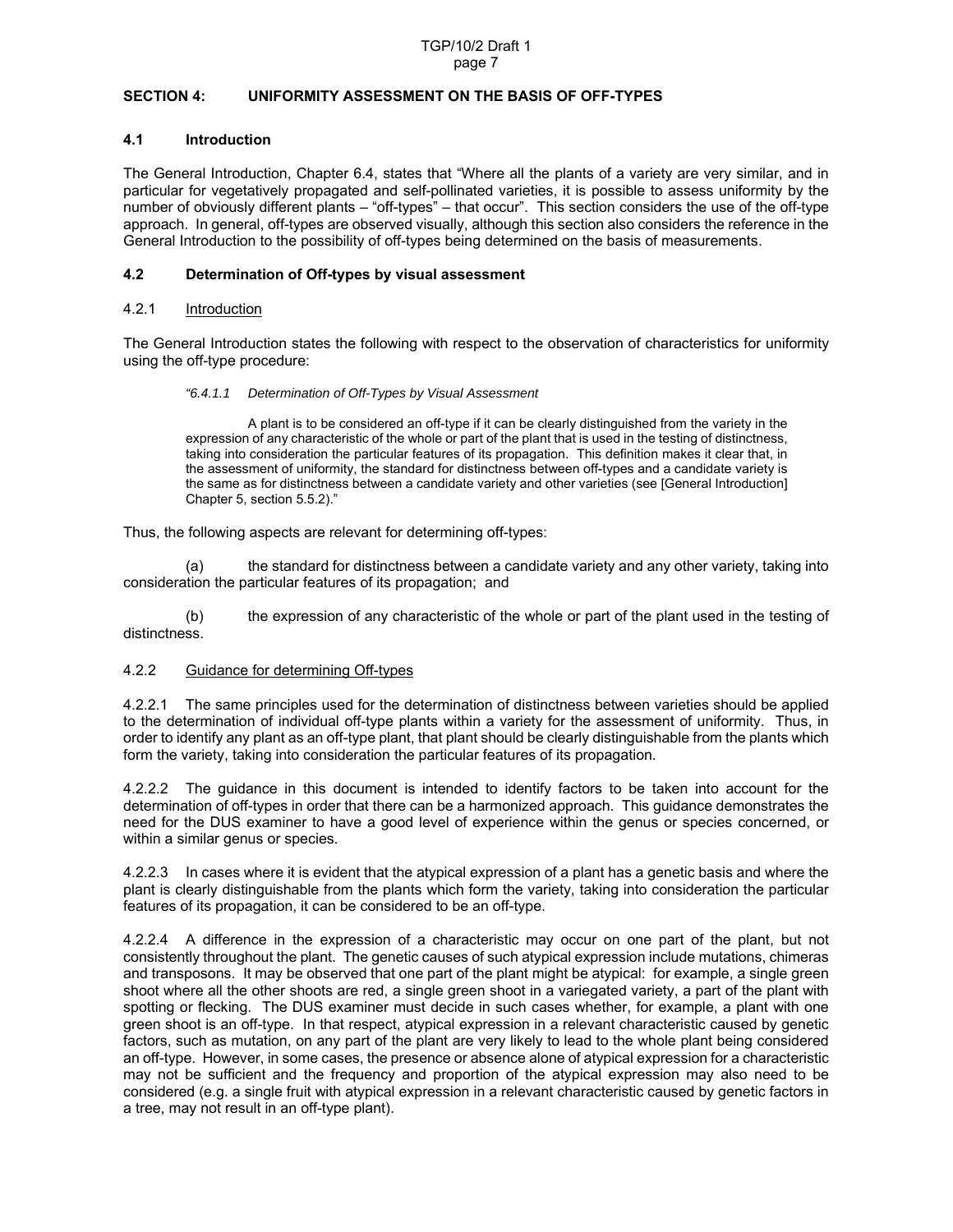# 4.2.3 Investigating plants with atypical expression

4.2.3.1 In cases of doubt with regard to whether a plant is an off-type, in particular where the DUS examiner has limited experience with the genus or species, an important first step is to consult other DUS examiners and the breeder. Consultation with panels of experts, botanists, botanical gardens, plant collectors etc. may also be helpful.

4.2.3.2 It is important to mark the plant or plant part which is atypical, so that the development of the plant/plant part can be observed over time. It can also be helpful to photograph the plant/plant part at suitable times, in particular where the expression is likely to have a short duration, e.g. characteristics concerning the flower.

4.2.3.3 In cases where there is still uncertainty at the end of a growing cycle about whether or not a plant is an off-type, in particular concerning the genetic basis or otherwise of atypical expression, the variety could be observed in a further growing cycle. This can be carried out on the existing material for a second cycle, or on new material. Depending on the circumstances, new plants or plant material may be requested from the breeder and/or plants may be propagated from existing DUS trial material, including from the plants with atypical expression. That would also allow measures to be taken concerning the phytosanitary status of the material, if that was considered to be a possible cause of the atypical expression. In cases where a new batch of plants is requested, a sample of the original material should be retained, where possible, to check the conformity of the new material with the original material.

# **4.3 Determination of Off-types using measurements**

4.3.1 The General Introduction states the following:

#### "*6.4.1.2 Determination of Off-Types Using Measurements*

 Most characteristics of self-pollinated and vegetatively propagated varieties are observed visually, or by making a single measurement in a group of plants. However, where appropriate, methods of handling measurements from individual plants, in order to assess off-types in truly or mainly self-pollinated varieties and vegetatively propagated varieties, are set out in document TGP/10, 'Examining Uniformity'."

4.3.2 Notwithstanding Chapter 6.4.1.2 of the General Introduction, it has not been considered appropriate to consider methods of handling measurements from individual plants in order to assess off-types in truly or mainly self-pollinated varieties and vegetatively propagated varieties.

#### **4.4 Acceptable number of Off-types**

 $\overline{a}$ 

#### 4.4.1 Self-pollinated, vegetatively propagated and single-cross hybrid varieties

4.4.1.1 The General Introduction, Chapter 6.4.1.3, explains that "The acceptable number of off-types tolerated in samples of various sizes is often based on a fixed "population standard" and "acceptance probability". The "population standard" can be expressed as the maximum percentage of off-types to be accepted if all individuals of the variety could be examined. The "acceptance probability" is the minimum probability of accepting as uniform a variety with the population standard of off-types.<sup>2</sup>

4.4.1.2 As explained in Section 2, the off-type approach is the common method of assessing uniformity in self-pollinated and vegetatively propagated varieties. However, the General Introduction, Chapter 6.4.1.3.2, explains that "For the purpose of DUS testing, mainly self-pollinated varieties are those that are not fully self-pollinated but are treated as self-pollinated for testing. For these, as well as for inbred lines of hybrid varieties, a higher tolerance of off-types can be accepted, compared to truly self-pollinated and vegetatively propagated varieties […]". Nevertheless, where appropriate, the same tolerance may be used.

4.4.1.3 An additional tolerance of off-types can be accepted for clear cases of out-crossed plants in inbred lines as well as plants obviously resulting from the selfing of a parent line in single-cross hybrids.

4.4.1.4 The UPOV Test Guidelines recommend for a particular type(s) of variety a general, i.e. "fixed", population standard and acceptance probability and provide the maximum acceptable number of off-types for

<sup>2</sup> This explanation of the term "acceptance probability" is considered to be more appropriate than the explanation for "acceptance probability" which has been used in the General Introduction (see, for example, Chapter 6.4.1.3).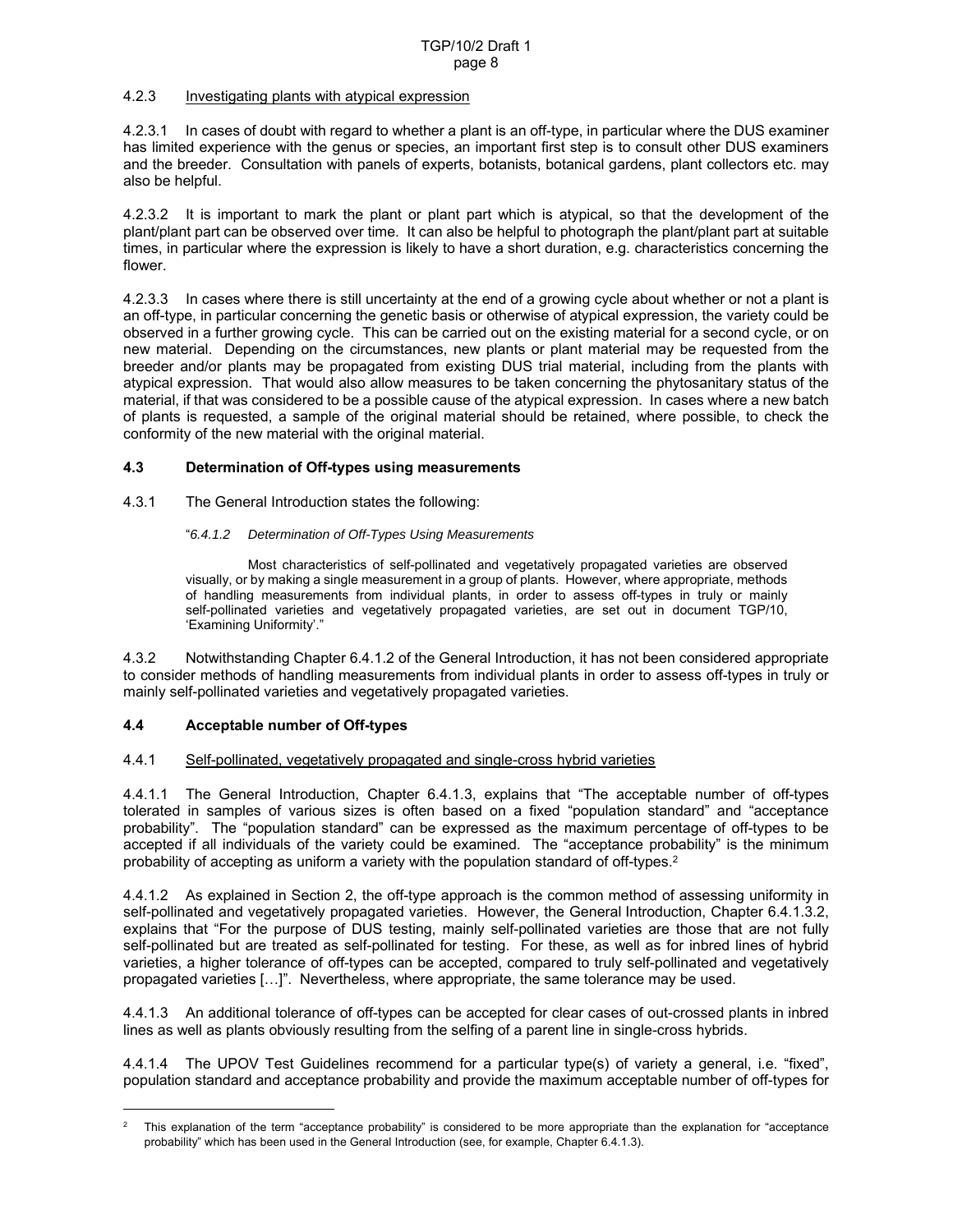an appropriate sample size. The population standard and acceptance probability, together with an appropriate sample size, are selected on the basis of experience, in particular with reference to other UPOV Test Guidelines for comparable types of variety.

4.4.1.5 In the absence of UPOV Test Guidelines, an appropriate population standard and acceptance probability, together with the maximum acceptable number of off-types for an appropriate sample size, are selected on the basis of experience, in particular with reference to UPOV Test Guidelines for comparable types of variety.

4.4.1.6 Larger sample sizes may be appropriate for the assessment of varieties which are more likely to contain off-types (e.g. varieties resulting from mutation, containing transposons, variegated varieties etc.), in order to allow a suitable assessment of uniformity.

4.4.1.7 Detailed guidance on the use of the off-type approach, including tables of maximum acceptable numbers of off-types for given sample sizes corresponding to fixed population standards and acceptance probabilities, is provided in document TGP/8.

# 4.4.2 Cross-pollinated varieties

In some cases of cross-pollinated varieties, in particular for qualitative and pseudo-qualitative characteristics, the great majority of individuals of a variety may have very similar expression, such that plants with a clearly different expression can be detected as off-types (e.g. root color in fodder beet, root color in fodder radish). In such cases the off-type procedure is appropriate. The number of off-types of a candidate variety should not significantly exceed the number found in comparable varieties already known. Thus, the population standard should reflect the level of uniformity found in comparable varieties.

# **4.5 Setting standards for new types and species**

4.5.1 As explained in Section 4.4.1.5, in the absence of UPOV Test Guidelines, an appropriate population standard and acceptance probability, together with the maximum acceptable number of off-types for an appropriate sample size, are selected on the basis of experience, in particular with reference to UPOV Test Guidelines for comparable types of variety. Comparable types of variety may relate to varieties of a species belonging to the same genus, or may relate to varieties of a different genus. In that respect, it should be recalled that the uniformity requirement is based on the features of propagation of the variety and, therefore, comparable varieties should be those which have the most similar features of propagation (see Section 2.3). In particular, varieties of the same genus or species which have different features of propagation (e.g. vegetatively propagated varieties and cross-pollinated varieties) need to be considered separately with regard to uniformity standards. In the case of interspecific and intergeneric hybrids, the "parent" species and genera should, in particular, be considered with regard to comparable varieties. The breeder is likely to be an important source of information concerning the features of propagation of the variety and can provide information in the Technical Questionnaire or by other means concerning the breeding method used (see also document TGP/13 "Guidance for New Types and Species").

4.5.2 Setting the uniformity standard too high could lead to the rejection of a variety which, because of its features of propagation, could not be expected to meet that standard.

# **4.6 Assessing uniformity by off-types on the basis of more than one growing cycle**

4.6.1 Two independent growing cycles could take place in a single location in different years, or in different locations in the same year, according to document TGP/8 Part I, Sections 1.2 and 1.3.

4.6.2 The following guidance is not intended to be used for the assessment of uniformity by off-types on the same plants in two growing cycles. Results from growing cycles using different lots of plant material should not be combined.

4.6.3 Approach 1: Third growing cycle in the case of inconsistent results

4.6.3.1 A variety is considered uniform if it is within the uniformity standard in both of the two growing cycles.

4.6.3.2 A variety is considered non-uniform if it fails to meet the uniformity standard in both of the two growing cycles.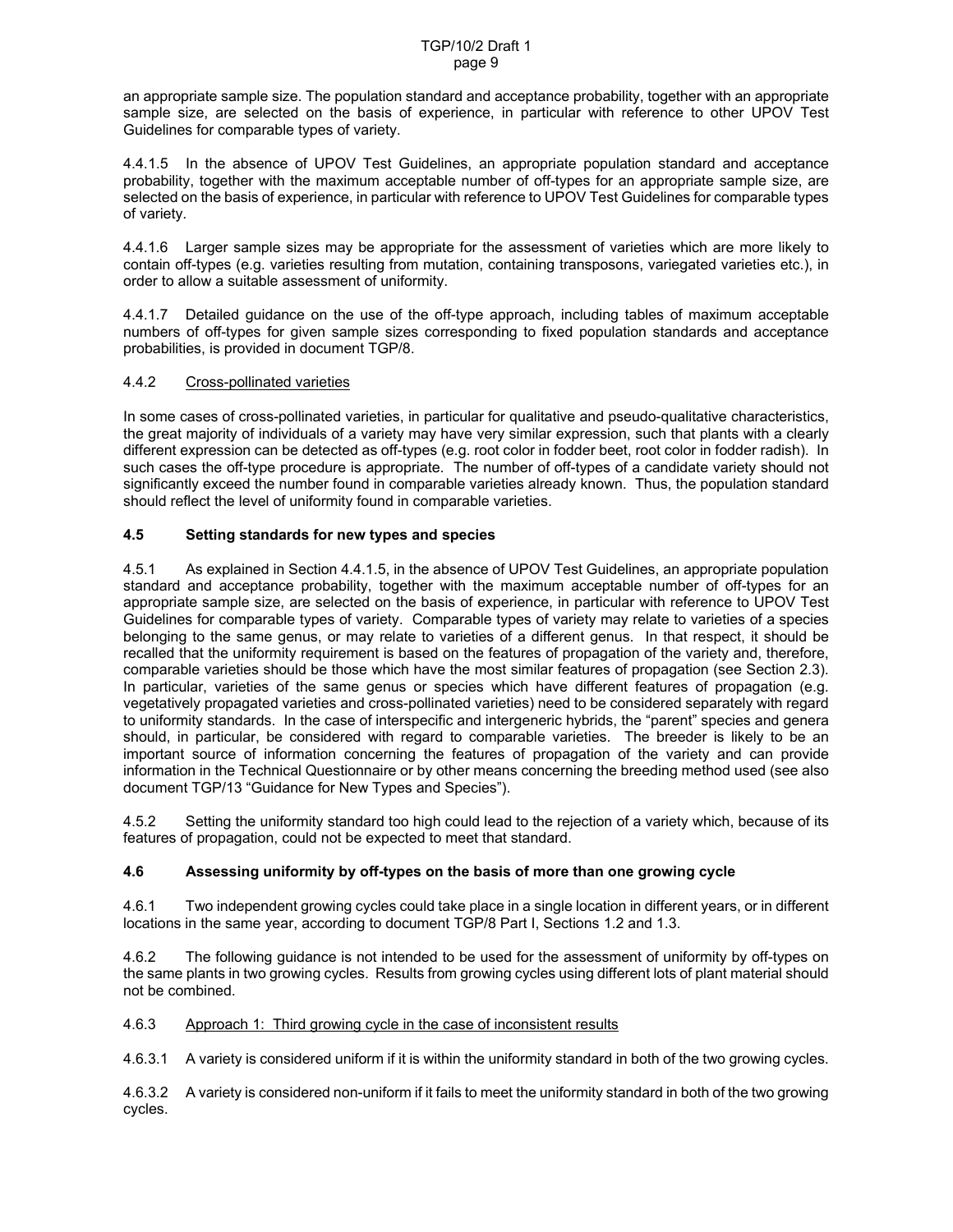#### TGP/10/2 Draft 1 page 10

4.6.3.3 If at the end of the two growing cycles the variety is within the uniformity standard in one growing cycle but is not within the uniformity standard in the other growing cycle, then uniformity is assessed in a third growing cycle. If in the third growing cycle the variety is within the uniformity standard, the variety is considered uniform. If in the third growing cycle the variety fails to meet the uniformity standard, the variety is considered non-uniform.

4.6.3.4 Care is needed when considering results that were very different in each of the growing cycles, such as when a type of off-type was observed at a high level in one growing cycle and was absent in another growing cycle. It is important to identify whether differences in number of off-types between growing cycles were due to environmental reasons or sampling variation.

4.6.3.5 Furthermore, if in the first growing cycle a variety exceeds a predefined upper limit of off-types the variety may be rejected after a single growing cycle.

#### 4.6.4 Approach 2: Combining the results of two growing cycles in the case of inconsistent results

4.6.4.1 A variety is considered uniform if it is within the uniformity standard in both of the two growing cycles.

4.6.4.2 A variety is considered non-uniform if it fails to meet the uniformity standard in both of the two growing cycles.

4.6.4.3 If at the end of the two growing cycles the variety is within the uniformity standard in one growing cycle but is not within the uniformity standard in the other growing cycle, a variety is considered uniform if the total number of off-types at the end of the two growing cycles does not exceed the number of allowed off-types for the sample size of growing cycles 1 and 2 combined.

4.6.4.4 Care is needed when considering results that were very different in each of the growing cycles, such as when a type of off-type was observed at a high level in one growing cycle and was absent in another growing cycle. A statistical test for consistency should be applied when appropriate. It is important to identify whether differences in number of off-types between growing cycles were due to environmental reasons or sampling variation.

4.6.4.5 Furthermore, if in the first growing cycle a variety exceeds a predefined upper limit of off-types the variety may be rejected after a single growing cycle.

#### 4.6.5 Approach 3: Combining the results of two growing cycles

4.6.5.1 A variety is considered uniform if the total number of off-types at the end of the two growing cycles does not exceed the number of allowed off-types for the combined sample.

4.6.5.2 A variety is considered non-uniform if the total number of off-types at the end of the two growing cycles exceeds the number of allowed off-types for the combined sample.

4.6.5.3 A variety may be rejected after a single growing cycle, if the number of off-types exceeds the number of allowed off-types for the combined sample (over two cycles).

4.6.5.4 Care is needed when considering results that are very different in each of the growing cycles, such as when a type of off-type is observed at a high level in one growing cycle and is absent in another growing cycle. A statistical test for consistency should be applied when appropriate. It is important to identify whether differences in number of off-types between growing cycles were due to environmental reasons or sampling variation.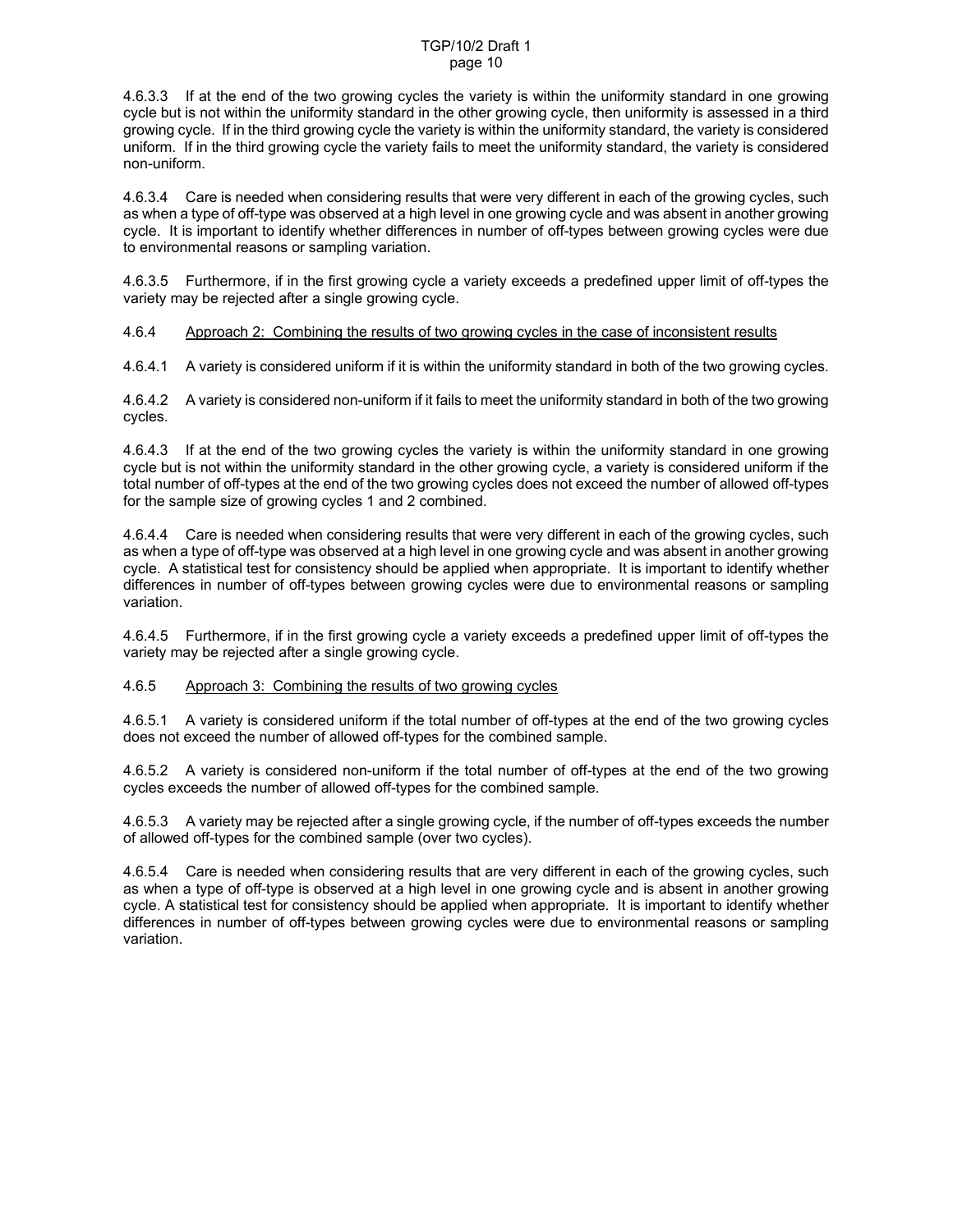# *Example:*

| Population Standard = 1%                             |
|------------------------------------------------------|
| Acceptance Probability $\geq 95\%$                   |
| Sample Size in each of growing cycles 1 and $2 = 50$ |
| Maximum number of Off-Types = 2                      |
| Sample Size in growing cycles 1 and 2 combined = 100 |
| Maximum number of Off-Types = $3$                    |

|                                   | Growing cycle |        |                      | Decision                 |                          |
|-----------------------------------|---------------|--------|----------------------|--------------------------|--------------------------|
|                                   | First         | Second | Approach 1           | Approach 2               | Approach 3               |
| ᡃᡃठ<br>ypes<br>Number<br>Off-Type |               |        | uniform              | uniform                  | uniform                  |
|                                   |               | າ      | uniform              | uniform                  | non-uniform              |
|                                   |               | $3^*$  | third growing cycle* | uniform <sup>*</sup>     | uniform <sup>*</sup>     |
|                                   |               | $3^*$  | third growing cycle* | non-uniform*             | non-uniform*             |
|                                   |               | $4^*$  | third growing cycle* | non-uniform <sup>*</sup> | non-uniform <sup>*</sup> |
|                                   | $4***$        | $1*$   | third growing cycle* | non-uniform*             | non-uniform <sup>*</sup> |

Care is needed when considering results that were very different in each of the growing cycles, such as when a type of off-type was observed at a high level in one growing cycle and was absent in another growing cycle. A statistical test for consistency should be applied when appropriate. It is important to identify whether differences in number of off types between growing cycles were due to environmental reasons or sampling variation.

\*\* If in the first growing cycle a variety exceeds a predefined upper limit of off-types the variety may be rejected after a single growing cycle.

#### **4.7 Assessing uniformity by off-types on the basis of sub-samples within a single test/trial**

## 4.7.1 Approach: Use of sub-sample as a first step of assessment

4.7.1.1 A variety is considered uniform if the number of off-types does not exceed a predefined lower limit in the sub-sample.

4.7.1.2 A variety is considered non–uniform if the number of off-types exceeds a predefined upper limit in the sub-sample.

4.7.1.3 If the number of off-types is between the predefined lower and upper limits, the whole sample is assessed. The lower and upper limits have to be chosen considering comparable type I and type II errors in the sub-sample and the whole sample.

#### *Example:*

In a sample size of 100 plants, the acceptable number of off-types is 3 (based on a population standard of 1% and an acceptance probability of at least 95%).

In a subsample of 20 plants used in the context of the sample size of 100 plants above:

- A variety is considered uniform if no off-types are observed in the sub-sample.
- A variety is considered non–uniform if the number of off-types in the sub-sample exceeds 3.
- If the number of off-types is 1 to 3, the whole sample of 100 plants is assessed.
- If the number of off-types in the sample of 100 plants exceeds 3, the variety is considered non-uniform.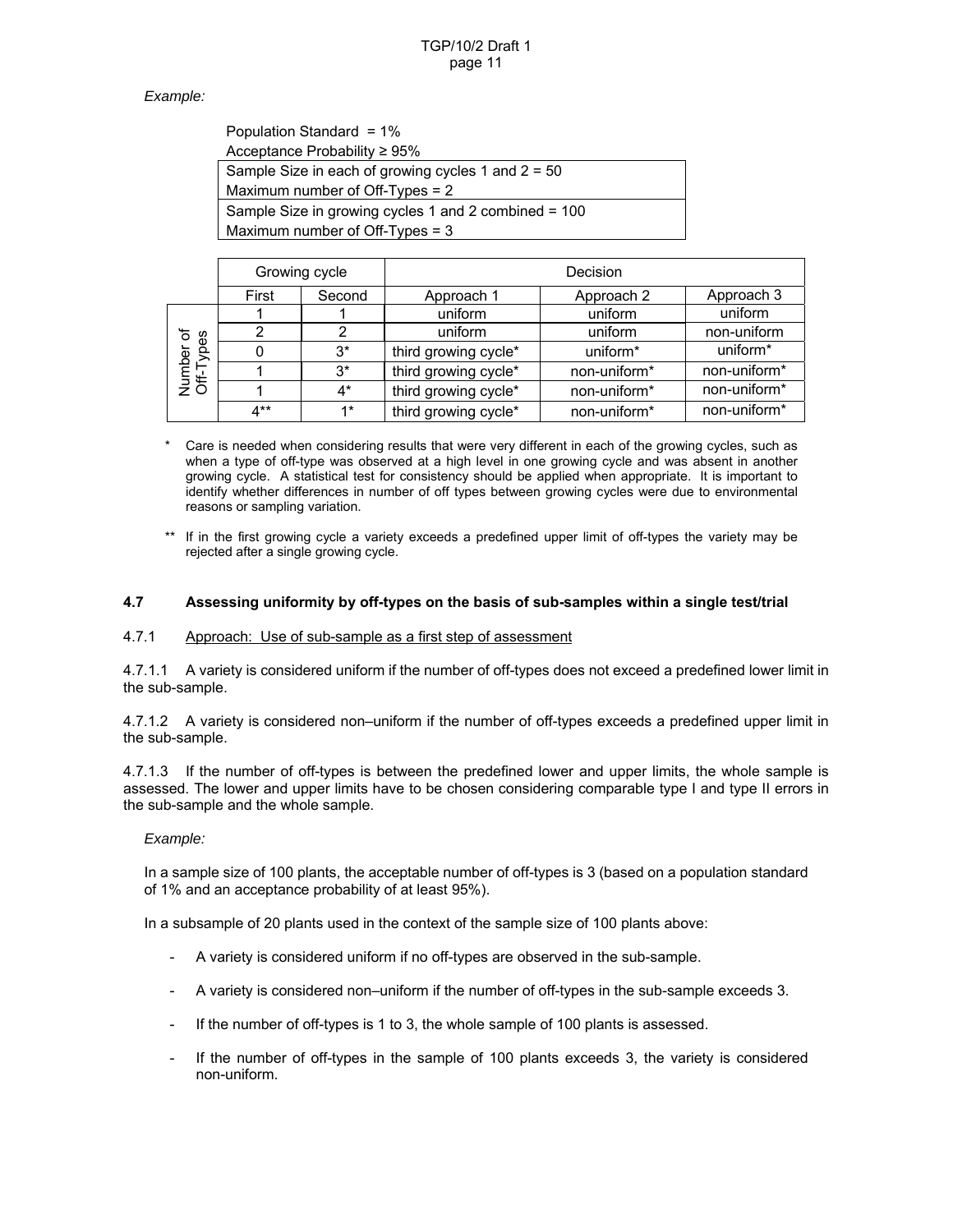# **4.8 Plants which are not considered as Off-types**

# 4.8.1 Atypical plants which are not considered to be Off-types

4.8.1.1 It is important to differentiate between genetic causes of atypical expression in plants or parts of plants, such as mutation and cross-pollination, and external factors such as environment, disease and cultural practice. Where the atypical expression of a plant or a part of the plant does not have a genetic basis, the plant should not be considered to be an off-type. Examples of external factors which may cause atypical expression include:

(a) positional effects:

 – exposure to different levels of light or temperature (e.g. due to different positions in the plot) can produce different colors, different levels of anthocyanin, or different levels of variegation; – variations in fertility, pH or moisture across the plot or, in the case of pot-grown plants, between pots;

- (b) infection by disease;
- (c) pest infestation;<br>(d) physical damag
- physical damage (e.g. due to environmental conditions (sun, wind, precipitation, frost), chemical application (e.g. herbicide scorch) etc. ;
- (e) lack of pollination; (e.g. in strawberry, poor and uneven pollination can result in misshapen fruit);
- (f) graft incompatibility (e.g. Graft incompatibility in *Gymnocalycium mihanovichii* (Chin Cactus) can change the color of the scion); and
- (g) propagation effects.

4.8.1.2 The General Introduction, Chapter 6.5, explains that "The test material may contain plants that are very atypical or unrelated to those of the variety. These are not necessarily treated as off-types, or part of the variety, and may be disregarded, and the test may be continued, as long as the removal of these very atypical or unrelated plants does not result in an insufficient number of suitable plants for the examination, or make the examination impractical. In choosing the term 'may be disregarded,' UPOV makes it clear that it will depend on the judgment of the crop expert. In practice, in tests conducted with a small number of plants, just one single plant could interfere with the test, and therefore should not be disregarded.". For example, a plant that does not belong to the species of the candidate variety may be considered not to be an off-type and might be disregarded. In cases where the atypical plants are of the same species as the candidate variety it is more difficult to decide that the plants are very atypical or unrelated.

#### 4.8.2 Within-plant variation which does not indicate an Off-type plant

4.8.2.1 It is important to recognize that variation within a plant may not be an indication of a lack of uniformity, particularly if the within-plant variation is consistent between plants. Within-plant variation can be caused by an external influence (e.g. light levels of the inner and outer plant) or can be genetically based. For example, in a zonal Pelargonium variety there may be variation in the number of white stripes on red florets. Within each plant there may be some flowers with almost no white stripes, some flowers with approximately half the surface area white and half red, and some flowers that have more white than red. Although the flowers in each plant do not have an identical color pattern, if the variation in striping is consistent in all plants, then the variety can be considered uniform. In the case of Regal Pelargonium, if non-fully purple petals are present on all plants at the same frequency, then this does not indicate a lack of uniformity. However, plants which have a significantly different frequency of non-fully purple petals may be off-types.

4.8.2.2 When assessing whole-plant characteristics, the expert should be careful not to focus on the individual plant parts. An example could be a variety with a prostrate growth habit, but where some of the shoots are erect in similar frequency on all plants. The shoots which are erect would not be considered as an indication of an off-type plant, provided the different expression did not have a genetic basis, for example as a result of a somaclonal mutation within the plant.

#### 4.8.3 Further investigation

Determining whether an atypical plant or within-plant variation should be considered to constitute an off-type plant may require further investigation (see Section 4.2.3).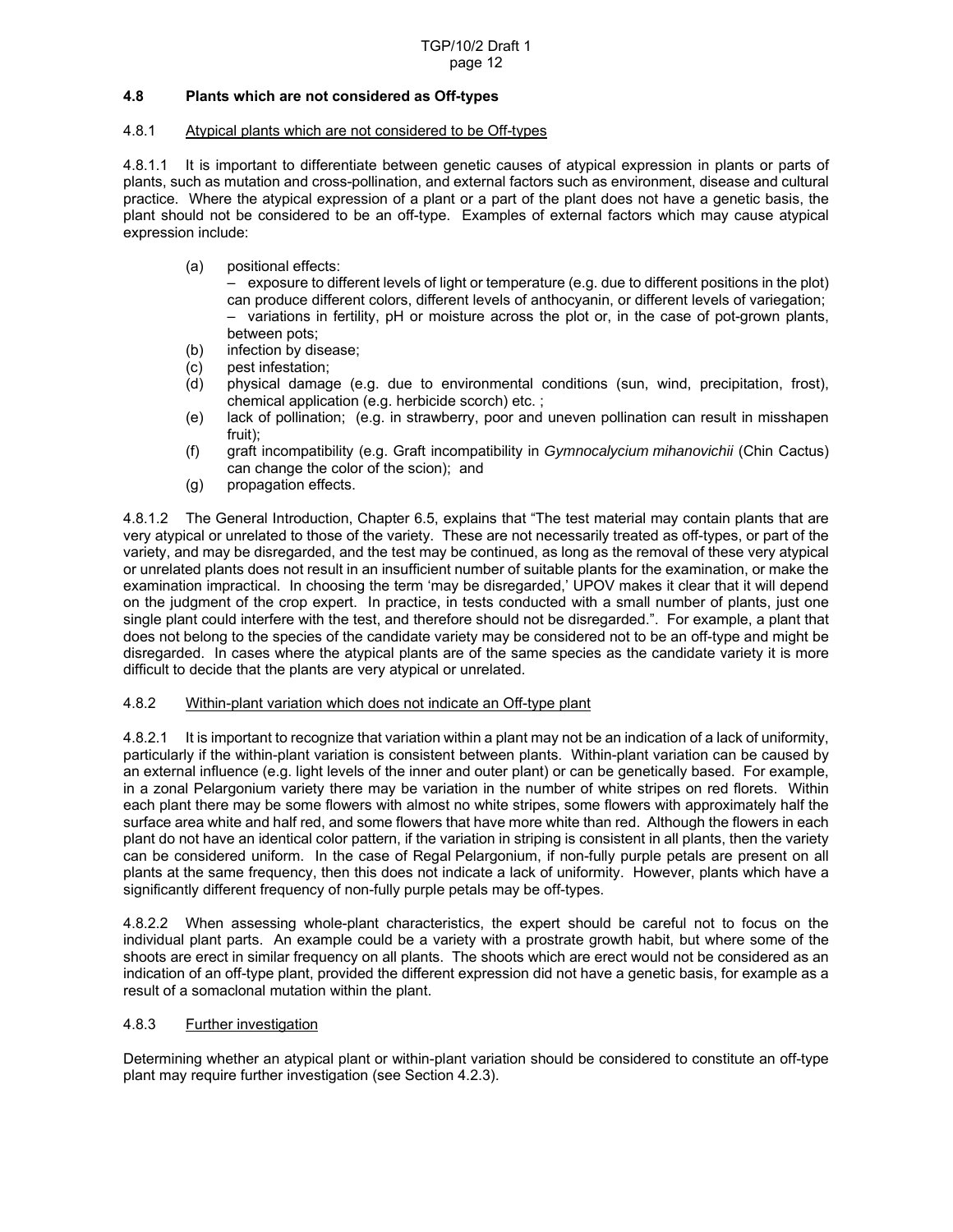# **SECTION 5: UNIFORMITY ASSESSMENT ON THE BASIS OF STANDARD DEVIATIONS**

# **5.1 Introduction**

The General Introduction, Chapter 6.4, explains that, in cases where there is a high level<sup>1</sup> of variation in the expressions of characteristics for the plants within a variety, it is not possible to visualize which plants should be considered as off-types and the off-type approach for the assessment of uniformity is not appropriate. It clarifies that in such cases, uniformity can be assessed by considering the overall level<sup>1</sup> of variation, observed across all the individual plants, to determine whether it is similar to comparable varieties. In this approach, relative tolerance limits for the level<sup>1</sup> of variation are set by comparison with comparable varieties, or types, already known ("standard deviations approach"). The standard deviations approach means that a candidate variety should not be significantly less uniform than the comparable varieties.

# **5.2 Determining the acceptable level of variation**

5.2.1 The comparison between a candidate variety and comparable varieties is carried out on the basis of standard deviations, calculated from individual plant observations. Comparable varieties are varieties of the same type within the same or a closely related species that have been previously examined and considered to be sufficiently uniform.

5.2.2 UPOV has proposed several statistical methods for dealing with uniformity in measured quantitative characteristics. One method, which takes into account variation between years, is the Combined Over Years Uniformity (COYU) method. The comparison between a candidate variety and comparable varieties is carried out on the basis of standard deviations, calculated from individual plant observations. This COYU procedure calculates a tolerance limit for each characteristic on the basis of varieties within the same trial with comparable expression for that characteristic.

- 5.2.3 Details of the COYU method are provided in document TGP/8.
- 5.2.4 Information on other appropriate statistical methods is provided in document TGP/8.

# **5.3 Setting standards for new types and species**

As explained in Section 5.1, in cases where the off-type approach is not appropriate, relative tolerance limits for the level<sup>1</sup> of variation are set by comparison with comparable varieties, or types, already known ("standard deviations approach"). The standard deviations approach means that a candidate variety should not be significantly less uniform than the comparable varieties. Comparable varieties may relate to varieties of a species belonging to the same genus, or may relate to varieties of a different genus. In that respect, it should be recalled that the uniformity requirement is based on the features of propagation of the variety and, therefore, comparable varieties should be those which have the most similar features of propagation (see Section 2.3). In particular, varieties of the same genus or species which have different features of propagation (e.g. vegetatively propagated varieties and cross-pollinated varieties) need to be considered separately with regard to uniformity standards. In the case of interspecific and intergeneric hybrids, the "parent" species and genera should, in particular, be considered with regard to comparable varieties. The breeder is likely to be an important source of information concerning the features of propagation of the variety and can provide information in the Technical Questionnaire or by other means concerning the breeding method used (see also document TGP/13).